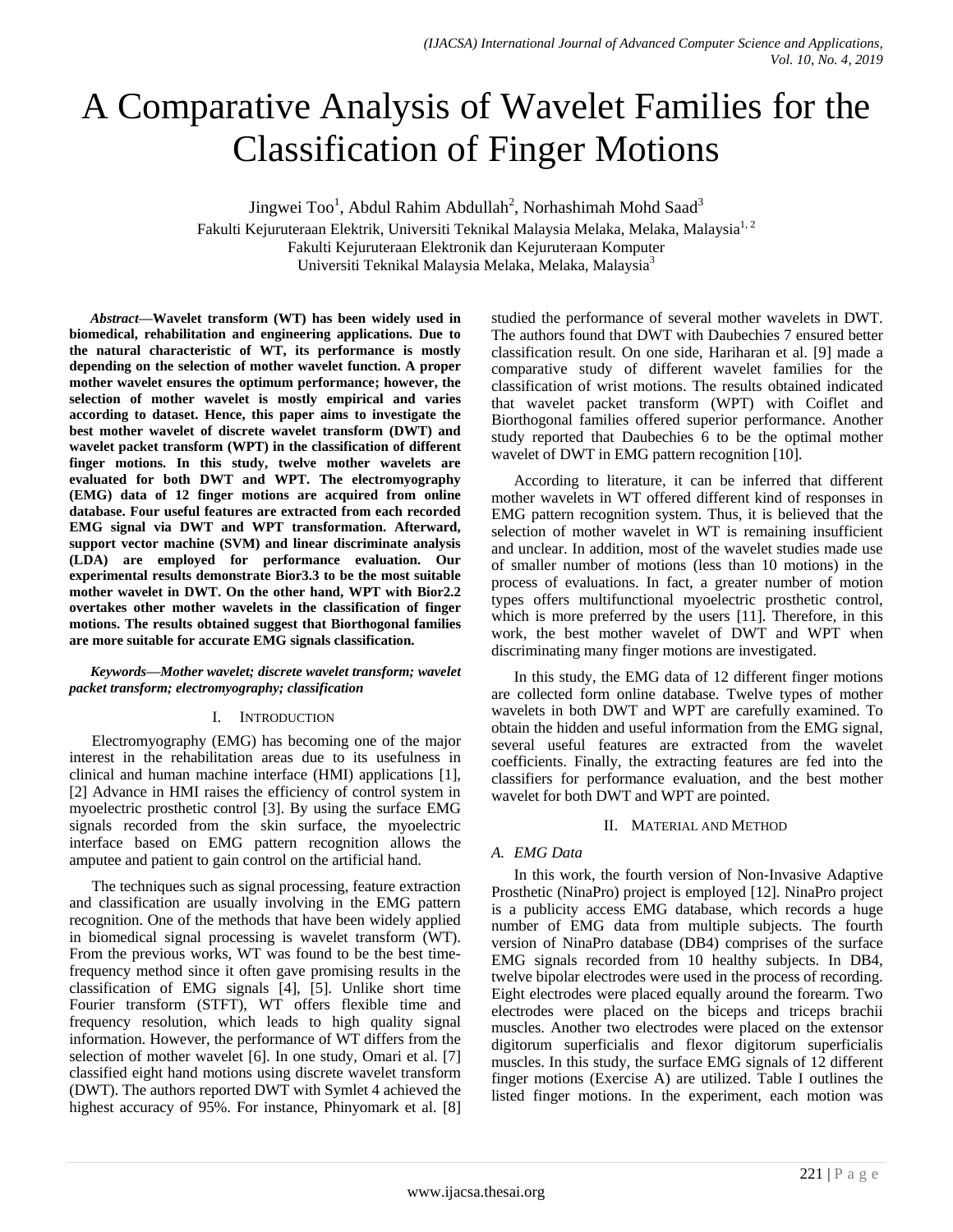performed for 5 seconds, followed by a resting state of 3 seconds. Additionally, each motion was repeated for six times, and the EMG signals were sampled at 2 kHz [12]. Furthermore, all the resting phases are removed.

## *B. System Overivew*

Fig. 1 demonstrates the flow diagram of proposed EMG pattern recognition system. In the first step, DWT and WPT with 12 different mother wavelets are employed to transform the EMG signals into multiresolution coefficients. Then, four useful features are extracted from each wavelet coefficient to form the feature set. Next, two machine learning algorithms namely support vector machine (SVM) and linear discriminate analysis (LDA) are applied for classification. At the end of the experiment, the best mother wavelet in both DWT and WPT are pointed.

# *C. Discrete Wavelet Transform*

In recent days, discrete wavelet transform (DWT) has becomes popular in rehabilitation and clinical areas. Correspondingly, DWT offers good frequency resolution at low frequency components. On the contrary, good time resolution can be obtained at high frequency components [13]. In wavelet decomposition, DWT decomposes the EMG signal into multiresolution coefficients. The decomposition of DWT involves two digital filters, which are low-pass and high-pass filters. The first decomposition of DWT can be defined as:

$$
D[n] = \sum_{n} x[k] \cdot h[2n-k]
$$
\n(1)

$$
A[n] = \sum_{n} x[k] \cdot g[2n-k]
$$
\n(2)

where  $x[k]$  is the signal,  $D[n]$  is the detail and  $A[n]$  is referred to approximation. The wavelet decomposition is repeated until the desired level is reached. Within each decomposition, the signal is down-sampled by a factor of 2 [13], [14]. In the past studies, the best DWT wavelet decomposition level to analyze the EMG signals was mostly falling at fourth decomposition level [5], [8], [15]. In this regard, the DWT with fourth decomposition level is used in this work. The sample of DWT with Biorthogonal 3.3 at fourth decomposition level is shown in Fig. 2.

TABLE I. LISTED FINGER MOTIONS

| Label          | <b>Finger motion task</b> |
|----------------|---------------------------|
| F1             | Index flexion             |
| F2             | Index extension           |
| F <sub>3</sub> | Middle flexion            |
| F <sub>4</sub> | Middle extension          |
| F <sub>5</sub> | Ring flexion              |
| F <sub>6</sub> | Ring extension            |
| F7             | Little finger flexion     |
| F8             | Little finger extension   |
| F9             | Thumb adduction           |
| F10            | Thumb abduction           |
| F11            | Thumb flexion             |
| F12            | Thumb extension           |



12 different finger motions

Fig. 1. Proposed Recognition System.



Fig. 2. Wavelet Decomposition of DWT with Biorthogonal 3.3 at Fourth Decomposition Level.

# *D. Wavelet Packet Transform*

Wavelet packet transform (WPT) is one of the powerful pre-processing tools in biomedical signal processing [16]. In WPT, higher frequency component has better time resolution. whereas lower frequency component offers better frequency resolution.

Generally, WPT is also known as a tree of sub-spaces that decomposes the signal into two orthogonal bases [17]. Based on previous works, the best decomposition level is found to be 3 [9], [17]. Fig. 3 demonstrates the wavelet decomposition tree at third decomposition level. At each decomposition level, WPT decomposes the signal into two sub-bands involving the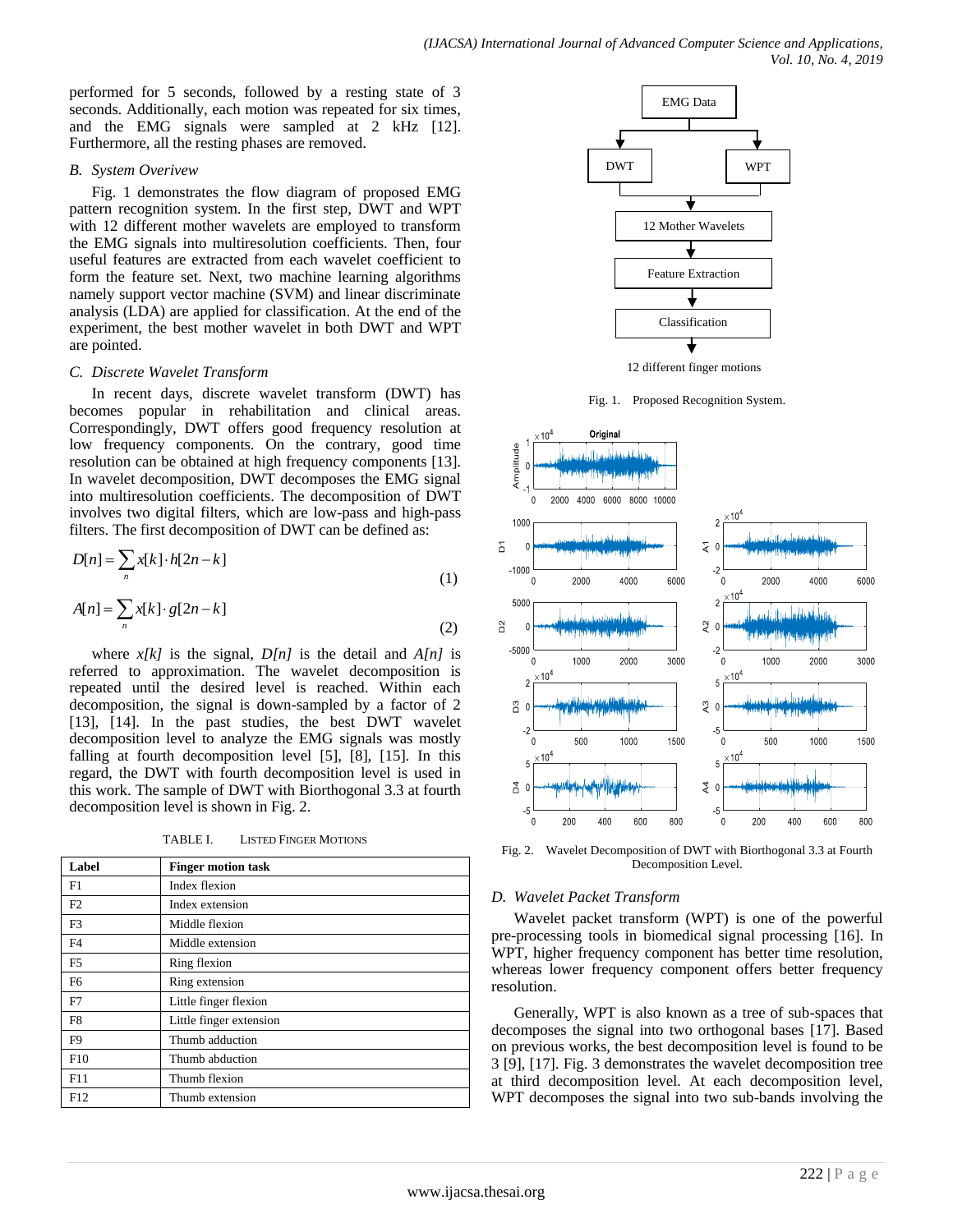high and low frequency bands. In decomposition tree, the number of subspaces denotes as *j* and each of the subspace has its depth *i*. The wavelet packet decomposition of the parent node (*i, j*) can be expressed as:

$$
\psi_{i+1}^{2j+1}(k) = \sum_{n} h[n] \cdot \psi_i^j(k - 2^i n)
$$
\n(3)

$$
\psi_{i+1}^{2j}(k) = \sum_{n} g[n] \cdot \psi_i^j(k - 2^i n)
$$
\n(4)

where  $h[n]$  and  $g[n]$  are referred to the high pass and low pass filters, respectively. In this work, WPT at third decomposition level is utilized.

#### *E. Mother Wavelet Selection*

Mother wavelet selection is the most critical problem in both DWT and WPT. According to literature, different mother wavelet offers difference performance in different dataset [18], [19]. In fact, a mother wavelet might work properly in dataset *A*, but not to the dataset *B*. In this paper, the performance of 12 different mother wavelets for both DWT and WPT are examined. Table II shows the utilized 12 mother wavelets.



Fig. 3. Wavelet Packet Decomposition Tree at Third Decomposition Level.

| <b>TWELVE MOTHER WAVELETS</b> |
|-------------------------------|
|                               |

| No. | <b>Mother wavelet</b>       | No. | <b>Mother wavelet</b> |
|-----|-----------------------------|-----|-----------------------|
|     | Biorthogonal 2.2 (Bior2.2)  |     | Daubechies 4 (Db4)    |
| 2   | Biorthogonal 3.3 (Bior 3.3) | 8   | Daubechies 6 (Db6)    |
| 3   | Biorthogonal 4.4 (Bior4.4)  | 9   | Daubechies 8 (Db8)    |
| 4   | Coiflet 3 (Coif3)           | 10  | Symlet 4 (Sym4)       |
| 5   | Coiflet 4 (Coif4)           | 11  | Symlet 6 (Sym6)       |
| 6   | Coiflet 5 (Coif5)           | 12  | Symlet 8 (Sym8)       |

## *F. Feature Extraction*

In this study, four popular EMG features namely mean absolute value (MAV), root mean square (RMS), maximum fractal length (MFL) and wavelet energy (E) are utilized.

Mean absolute value (MAV) is a popular feature in the classification of EMG signals. In short, MAV is an average of the summation of absolute value of EMG signals [5], [20]. Mathematically, MAV can be calculated as:

$$
MAV_i = \frac{1}{L} \sum_{n=1}^{L} |D_{i,n}|
$$
\n(5)

where  $D_i$  is the coefficient at *i* frequency band and *L* is referred to the length of coefficient.

Root mean square (RMS) is one of the famous features that describes the information related to muscle force and activation [21], [22]. RMS can be expressed as:

$$
RMS_i = \sqrt{\frac{1}{L} \sum_{n=1}^{L} D_{i,n}^2}
$$
 (6)

where  $D_i$  is the coefficient at *i* frequency band and *L* is referred to the length of coefficient.

Maximum fractal length (MFL) measures the low-level muscle activation and it is modified from wavelength and RMS features [23]. In mathematics, MFL can be represented as follows:

$$
MFL_i = \log \left( \sqrt{\sum_{n=1}^{L-1} (D_{i,n+1} - D_{i,n})^2} \right)
$$
 (7)

where  $D_i$  is the coefficient at *i* frequency band and *L* is referred to the length of coefficient.

Wavelet energy (E) of the coefficients in each sub-band represents the energy distribution of EMG signal, and it can be written as [13]:

$$
E_{i} = \frac{1}{L} \sum_{n=1}^{L} (D_{i,n})^{2}
$$
 (8)

where  $L$  is the length of the coefficient and  $D_i$  is the coefficient at *i* frequency band.

#### III. RESULTS AND DISCUSSIONS

In this paper, 12 different mother wavelets in both DWT and WPT are investigated. Remarkably, DWT and WPT transformed the EMG signals into multiresolution coefficients. The features are then extracted from each coefficient to form the feature vector. It is worth noting that the number of extracting features is based on the wavelet decomposition level. DWT at fourth decomposition results in 8 coefficients, thus 384 features (4 features  $\times$  8 coefficients  $\times$  12 channels) are extracted. On the contrary, WPT at third decomposition level produces 14 coefficients. In total, 672 features (4 features  $\times$  14 coefficients  $\times$  12 channels) are extracted from each movement from each subject. Before performance evaluation, the features are normalized in the range between 0 and 1 in order to prevent numerical problem.

Two machine learning algorithms (classifier) namely linear discriminate analysis (LDA) and support vector machine (SVM) with radial basis function are used in performance evaluation. LDA and SVM are chosen due to their promising performances in previous works [24], [25]. For performance evaluation, Ten-fold cross-validation is applied. The data set is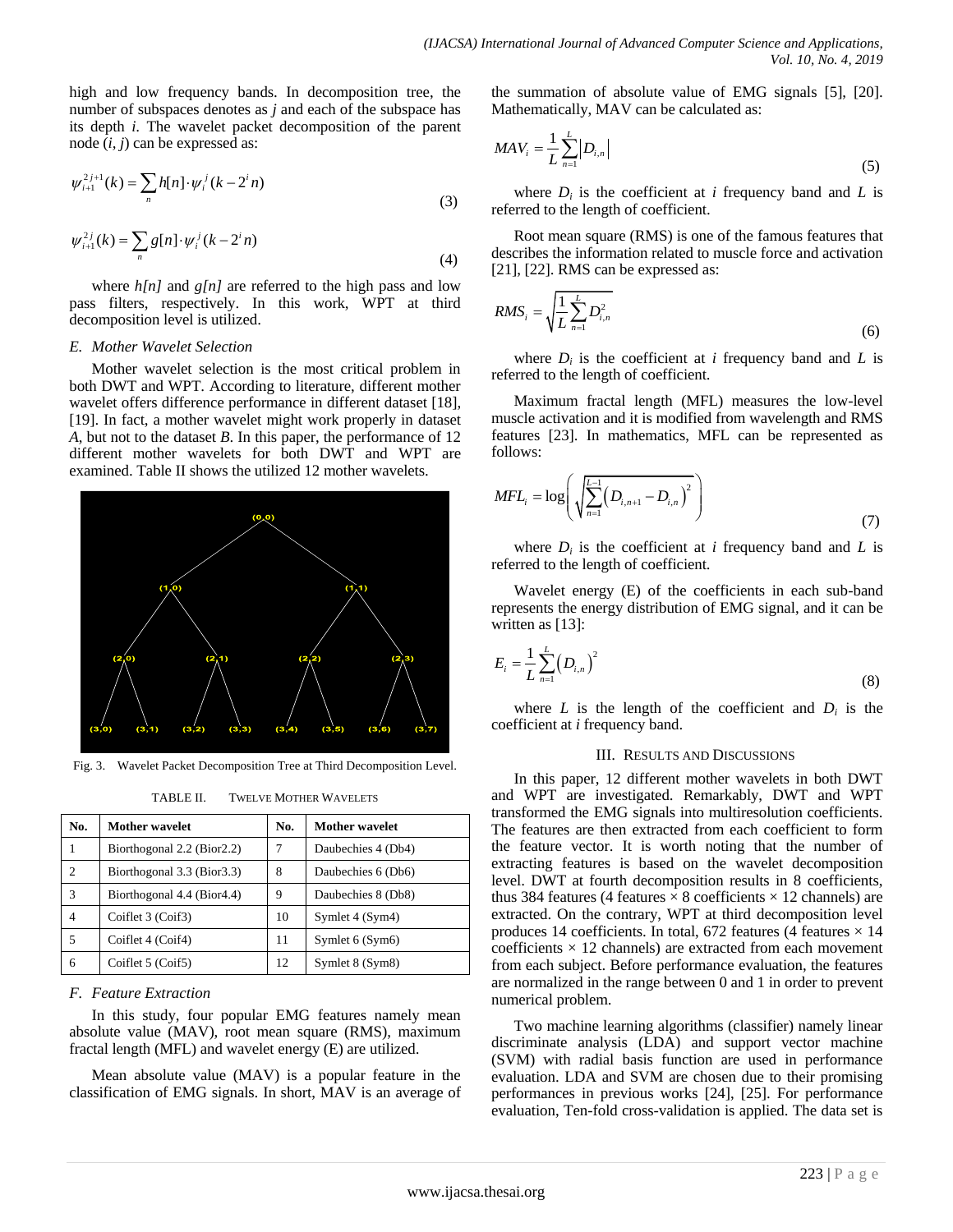randomly divided into 10 equal parts. Each part is used for testing in succession, while the remaining part is used in training session. The classification results of ten folds are then averaged and recorded.

## *A. Best Mother Wavelet in DWT*

Table III outlines the average class-wise accuracy (classification accuracy of 12 finger motions) of 12 mother wavelets of DWT across 10 subjects. Obviously, LDA showed better average class-wise performance as compared to SVM. Considering the optimal performance, the analysis of mother wavelet in LDA has served at prior. From the results, it can be inferred that the analysis of mother wavelet in DWT is significant important. As can be seen in Table III, each wavelet family offered different kind of classification performance. By using SVM, the best class-wise accuracy is achieved by Coif5 (88.8%). Successively, Bior3.3 achieved the overall best mean class-wise accuracy, 95.23%, followed by Bior2.2, 94.97%. By contrast, the worst performance is obtained by Sym4, 92.99%, followed by Db6, 93.82%. In term of consistency, it is observed that Bior3.3 provided the most consistent and robust result due to smallest standard deviation (SD), 4.11%. On the whole, Bior3.3 is found to be the most suitable mother wavelet function for the classification of 12 different finger motions. In short, Bior3.3 not only offers the best classification performance, but also provides highly consistent result. Hence, it can be concluded that DWT with Bior3.3 contributes the optimum performance in the classification of finger motions.

## *B. Best Mother Wavelet in WPT*

The experimental results of WPT with 12 different mother wavelets are shown in Table IV. Based on the results obtained, it can be inferred that LDA outperformed SVM in this work. The possible reason might be the normalization of features, thus increasing the linearity of the feature model. From Table IV, each mother wavelet function provided different kind of responses in this work. This phenomenon indicates that the selection of mother wavelet is critically important. By applying SVM, the best mother wavelet in WPT is found to be Coif4, 87.04%, followed by Sym6 and Sym8, 86.78%. By employing LDA, all mother wavelets had their mean class-wise accuracy above 94%. This implies that 12 finger motions have been classified very well. As can be seen in Table IV, Bior2.2 achieved the best recognition rate of 95.64% when LDA is utilized. Sym6 and Sym8 ranked the second best mother wavelets with mean class-wise accuracy of 95.63%. On the other hand, Bior3.3 offered the most consistent result with the smallest standard deviation value, 3.68%. Overall, it is observed that Bior2.2 not only provided the optimum results, but also afforded the consistent performance. Evidently, Bior2.2 is known to be the most suitable mother wavelet in WPT for the classification of finger motions.

TABLE III. AVERAGE CLASS-WISE ACCURACY OF 12 DIFFERENT MOTHER WAVELETS OF DWT ACROSS 10 SUBJECTS

| Mother<br>wavelet   | <b>Types of</b><br>classifier | Class-wise accuracy (%) |       |                |       |       |       |       |       |       |       |       |       |       |      |
|---------------------|-------------------------------|-------------------------|-------|----------------|-------|-------|-------|-------|-------|-------|-------|-------|-------|-------|------|
|                     |                               | F1                      | F2    | F <sub>3</sub> | F4    | F5    | F6    | F7    | F8    | F9    | F10   | F11   | F12   | Mean  | SD   |
| Bior <sub>2.2</sub> | <b>LDA</b>                    | 94.05                   | 95.48 | 95.71          | 98.33 | 98.57 | 98.57 | 98.33 | 93.39 | 84.76 | 98.33 | 88.65 | 95.48 | 94.97 | 4.35 |
|                     | <b>SVM</b>                    | 83.05                   | 88.71 | 90.65          | 93.71 | 92.05 | 89.76 | 87.90 | 91.55 | 78.52 | 85.95 | 76.52 | 93.21 | 87.63 | 5.63 |
| Bior <sub>3.3</sub> | <b>LDA</b>                    | 95.48                   | 94.29 | 97.14          | 98.57 | 98.57 | 97.14 | 100   | 95.71 | 86.33 | 93.57 | 88.48 | 97.50 | 95.23 | 4.11 |
|                     | <b>SVM</b>                    | 82.55                   | 89.31 | 89.23          | 95.48 | 92.05 | 85.83 | 87.57 | 93.21 | 77.56 | 85.95 | 77.52 | 92.14 | 87.37 | 5.82 |
|                     | <b>LDA</b>                    | 96.90                   | 94.40 | 94.29          | 98.33 | 98.57 | 100   | 98.33 | 95.48 | 80.12 | 95.24 | 89.58 | 95.71 | 94.75 | 5.35 |
| Bior <sub>4.4</sub> | <b>SVM</b>                    | 84.95                   | 91.81 | 90.65          | 93.71 | 94.90 | 88.69 | 88.24 | 92.98 | 79.71 | 85.95 | 76.52 | 93.21 | 88.45 | 5.77 |
| Coif3               | <b>LDA</b>                    | 97.14                   | 93.57 | 97.14          | 98.33 | 97.50 | 100   | 96.90 | 95.48 | 84.75 | 97.14 | 83.93 | 95.71 | 94.80 | 5.13 |
|                     | <b>SVM</b>                    | 83.29                   | 89.81 | 90.65          | 93.71 | 94.90 | 89.76 | 88.14 | 92.98 | 79.05 | 85.95 | 75.33 | 93.21 | 88.07 | 6.13 |
| Coif4               | <b>LDA</b>                    | 90.86                   | 93.21 | 98.57          | 100   | 96.90 | 98.57 | 98.57 | 93.15 | 81.93 | 95.48 | 84.62 | 95.71 | 93.97 | 5.70 |
|                     | <b>SVM</b>                    | 84.71                   | 90.38 | 92.08          | 93.71 | 94.90 | 88.69 | 89.67 | 89.29 | 78.46 | 86.95 | 77.52 | 92.14 | 88.21 | 5.53 |
| Coif <sub>5</sub>   | <b>LDA</b>                    | 95.48                   | 95.48 | 93.21          | 100   | 94.64 | 98.33 | 97.14 | 94.29 | 81.55 | 98.57 | 86.95 | 97.14 | 94.40 | 5.25 |
|                     | <b>SVM</b>                    | 83.52                   | 91.81 | 90.65          | 93.71 | 94.90 | 89.76 | 88.48 | 92.98 | 82.25 | 85.95 | 78.38 | 93.21 | 88.80 | 5.22 |
| Db <sub>4</sub>     | <b>LDA</b>                    | 94.05                   | 91.79 | 94.64          | 98.33 | 96.90 | 98.33 | 95.71 | 95.71 | 87.38 | 96.90 | 85.74 | 98.57 | 94.51 | 4.22 |
|                     | <b>SVM</b>                    | 84.71                   | 91.81 | 92.08          | 93.71 | 93.48 | 88.93 | 89.90 | 89.29 | 78.33 | 85.95 | 75.69 | 92.14 | 88.00 | 5.86 |
| D <sub>b</sub> 6    | <b>LDA</b>                    | 95.14                   | 90.95 | 93.71          | 98.33 | 96.07 | 97.14 | 96.90 | 94.05 | 82.54 | 97.14 | 86.73 | 97.14 | 93.82 | 4.82 |
|                     | <b>SVM</b>                    | 86.14                   | 90.38 | 92.08          | 93.71 | 94.90 | 87.26 | 90.67 | 90.71 | 79.79 | 86.95 | 77.52 | 92.64 | 88.57 | 5.37 |
| D <sub>b</sub> 8    | <b>LDA</b>                    | 95.14                   | 93.81 | 100            | 100   | 96.07 | 97.14 | 97.14 | 92.86 | 86.48 | 98.57 | 83.36 | 96.90 | 94.79 | 5.14 |
|                     | <b>SVM</b>                    | 84.29                   | 90.38 | 89.23          | 95.14 | 93.48 | 87.26 | 89.57 | 92.98 | 81.58 | 85.95 | 77.19 | 92.14 | 88.27 | 5.29 |
|                     | <b>LDA</b>                    | 92.62                   | 92.14 | 92.38          | 96.90 | 98.57 | 98.57 | 98.57 | 93.39 | 80.13 | 95.48 | 81.83 | 95.24 | 92.99 | 6.11 |
| Sym <sub>4</sub>    | <b>SVM</b>                    | 86.14                   | 90.38 | 92.08          | 93.71 | 93.48 | 87.26 | 90.33 | 90.71 | 79.79 | 86.95 | 77.52 | 92.64 | 88.42 | 5.22 |
| Sym <sub>6</sub>    | <b>LDA</b>                    | 96.90                   | 92.64 | 93.71          | 96.9  | 98.57 | 98.57 | 98.57 | 94.82 | 81.80 | 98.57 | 84.73 | 95.24 | 94.25 | 5.55 |
|                     | <b>SVM</b>                    | 88.14                   | 90.62 | 92.08          | 93.71 | 94.90 | 87.26 | 89.24 | 90.71 | 79.56 | 86.95 | 77.52 | 92.64 | 88.61 | 5.33 |
|                     | <b>LDA</b>                    | 96.90                   | 92.64 | 93.71          | 96.9  | 98.57 | 98.57 | 98.57 | 94.82 | 81.8  | 98.57 | 84.73 | 95.24 | 94.25 | 5.55 |
| Sym <sub>8</sub>    | <b>SVM</b>                    | 88.14                   | 90.62 | 92.08          | 93.71 | 94.9  | 87.26 | 89.24 | 90.71 | 79.56 | 86.95 | 77.52 | 92.64 | 88.61 | 5.33 |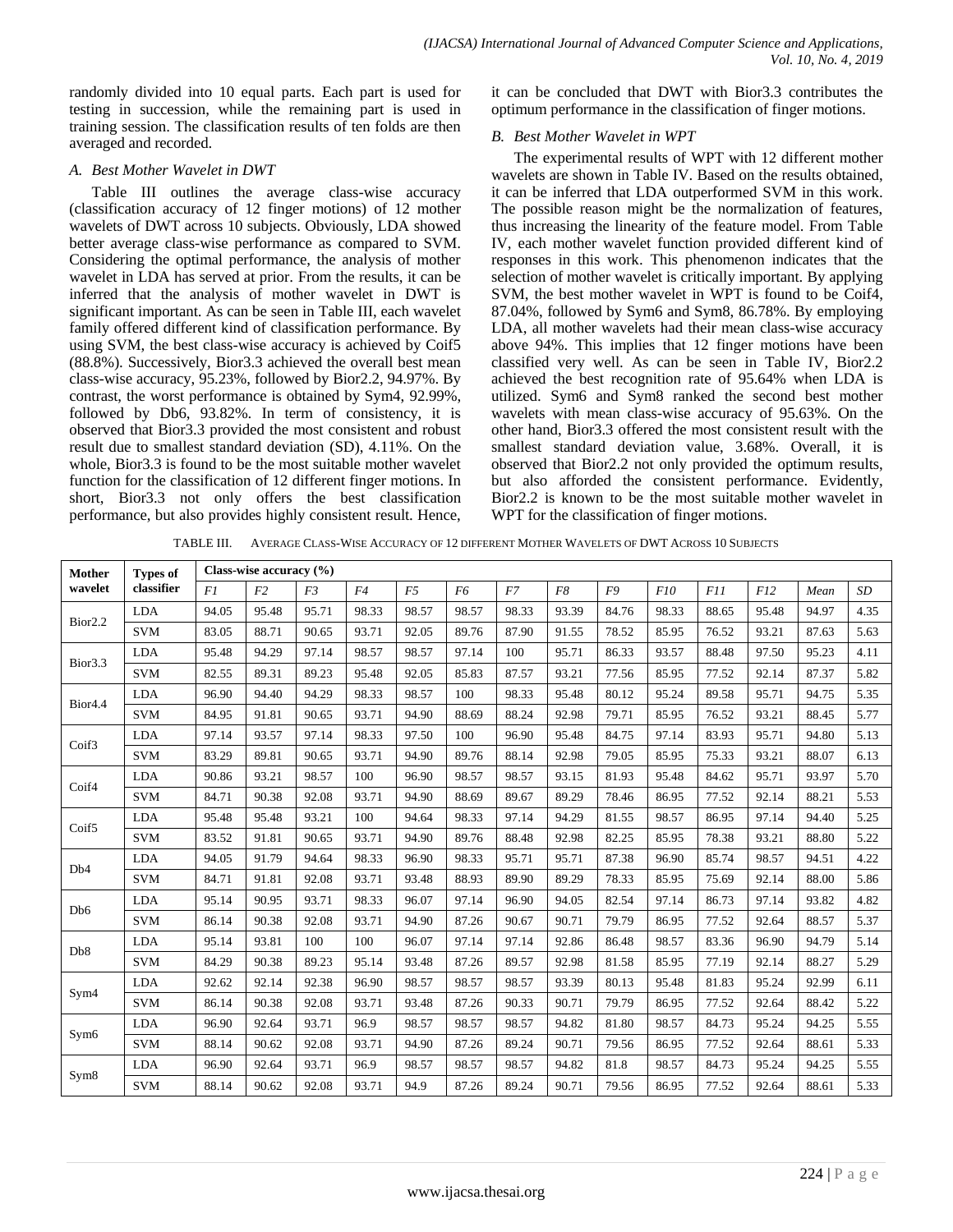| Mother<br>wavelet   | <b>Types of</b><br>classifier | Class-wise accuracy $(\% )$ |       |                |       |       |                |       |       |       |       |       |       |         |      |
|---------------------|-------------------------------|-----------------------------|-------|----------------|-------|-------|----------------|-------|-------|-------|-------|-------|-------|---------|------|
|                     |                               | FI                          | F2    | F <sub>3</sub> | F4    | F5    | F <sub>6</sub> | F7    | F8    | F9    | F10   | F11   | F12   | Average | SD   |
| Bior <sub>2.2</sub> | <b>LDA</b>                    | 98.57                       | 96.90 | 94.05          | 100   | 98.57 | 98.57          | 94.05 | 94.64 | 83.63 | 98.57 | 91.55 | 98.57 | 95.64   | 4.58 |
|                     | <b>SVM</b>                    | 83.62                       | 88.98 | 84.52          | 92.38 | 83.48 | 88.69          | 85.89 | 92.38 | 74.63 | 85.05 | 75.17 | 88.57 | 85.28   | 5.72 |
| Bior <sub>3.3</sub> | <b>LDA</b>                    | 94.90                       | 95.24 | 96.90          | 100   | 94.29 | 94.82          | 94.05 | 100   | 92.05 | 95.48 | 85.80 | 95.24 | 94.90   | 3.68 |
|                     | <b>SVM</b>                    | 77.86                       | 87.17 | 85.88          | 92.05 | 87.14 | 90.71          | 80.48 | 94.05 | 71.60 | 82.96 | 75.54 | 86.14 | 84.30   | 6.84 |
| Bior <sub>4.4</sub> | <b>LDA</b>                    | 96.90                       | 95.00 | 94.05          | 100   | 97.14 | 98.57          | 97.14 | 97.14 | 86.48 | 98.33 | 87.29 | 98.57 | 95.55   | 4.35 |
|                     | <b>SVM</b>                    | 80.14                       | 83.15 | 83.10          | 92.38 | 85.29 | 90.30          | 85.48 | 93.21 | 86.22 | 83.86 | 74.55 | 91.00 | 85.72   | 5.42 |
| Coif3               | <b>LDA</b>                    | 90.62                       | 92.38 | 94.29          | 100   | 96.07 | 98.57          | 98.57 | 96.07 | 88.95 | 98.57 | 88.71 | 98.57 | 95.12   | 4.05 |
|                     | <b>SVM</b>                    | 77.33                       | 84.90 | 80.46          | 92.40 | 87.31 | 92.62          | 86.55 | 92.86 | 72.03 | 85.36 | 74.05 | 94.40 | 85.02   | 7.62 |
| Coif4               | <b>LDA</b>                    | 96.90                       | 91.31 | 95.48          | 100   | 98.57 | 100            | 94.29 | 97.14 | 85.37 | 98.57 | 83.26 | 98.57 | 94.96   | 5.57 |
|                     | <b>SVM</b>                    | 84.81                       | 90.32 | 81.56          | 92.74 | 89.64 | 91.19          | 88.71 | 94.64 | 83.08 | 86.31 | 72.95 | 88.57 | 87.04   | 5.88 |
| Coif <sub>5</sub>   | $\rm LDA$                     | 98.57                       | 94.05 | 96.90          | 100   | 98.57 | 97.50          | 98.57 | 97.14 | 88.39 | 95.48 | 83.12 | 98.57 | 95.57   | 4.98 |
|                     | <b>SVM</b>                    | 85.05                       | 88.50 | 80.13          | 92.38 | 89.79 | 92.62          | 85.83 | 93.21 | 74.92 | 82.86 | 75.64 | 88.98 | 85.83   | 6.33 |
| D <sub>b</sub> 4    | <b>LDA</b>                    | 92.86                       | 91.90 | 94.64          | 100   | 96.07 | 100            | 96.90 | 98.33 | 90.83 | 98.57 | 85.71 | 98.57 | 95.37   | 4.34 |
|                     | <b>SVM</b>                    | 83.81                       | 89.21 | 83.32          | 92.05 | 88.81 | 90.12          | 89.07 | 89.29 | 76.22 | 82.80 | 72.13 | 86.83 | 85.31   | 6.01 |
| Db6                 | LDA                           | 94.90                       | 88.81 | 94.40          | 100   | 96.07 | 98.57          | 100   | 97.14 | 89.19 | 97.14 | 84.93 | 98.57 | 94.98   | 4.86 |
|                     | <b>SVM</b>                    | 81.07                       | 91.15 | 82.23          | 92.40 | 89.31 | 91.19          | 86.50 | 93.21 | 84.06 | 84.88 | 74.04 | 89.57 | 86.63   | 5.66 |
| Db8                 | <b>LDA</b>                    | 96.90                       | 93.81 | 94.40          | 100   | 98.57 | 98.33          | 94.29 | 95.71 | 89.23 | 98.57 | 85.26 | 100   | 95.42   | 4.46 |
|                     | <b>SVM</b>                    | 85.64                       | 88.65 | 82.46          | 93.81 | 92.40 | 89.23          | 83.83 | 93.21 | 73.03 | 83.69 | 77.11 | 86.67 | 85.81   | 6.33 |
| Sym <sub>4</sub>    | <b>LDA</b>                    | 93.71                       | 94.05 | 97.14          | 98.00 | 98.57 | 98.57          | 98.57 | 96.07 | 92.62 | 98.33 | 83.12 | 98.33 | 95.59   | 4.48 |
|                     | <b>SVM</b>                    | 81.95                       | 88.48 | 79.89          | 92.74 | 89.64 | 88.93          | 92.33 | 94.64 | 77.46 | 85.95 | 75.68 | 91.07 | 86.56   | 6.35 |
| Sym <sub>6</sub>    | <b>LDA</b>                    | 92.98                       | 95.24 | 97.14          | 100   | 97.14 | 98.57          | 97.14 | 97.50 | 92.62 | 96.90 | 83.95 | 98.33 | 95.63   | 4.26 |
|                     | <b>SVM</b>                    | 84.36                       | 87.58 | 79.56          | 92.74 | 91.31 | 90.12          | 89.48 | 94.64 | 82.56 | 84.76 | 74.64 | 89.57 | 86.78   | 5.81 |
| Sym <sub>8</sub>    | <b>LDA</b>                    | 92.98                       | 95.24 | 97.14          | 100   | 97.14 | 98.57          | 97.14 | 97.50 | 92.62 | 96.90 | 83.95 | 98.33 | 95.63   | 4.26 |
|                     | <b>SVM</b>                    | 84.36                       | 87.58 | 79.56          | 92.74 | 91.31 | 90.12          | 89.48 | 94.64 | 82.56 | 84.76 | 74.64 | 89.57 | 86.78   | 5.81 |

TABLE IV. AVERAGE CLASS-WISE ACCURACY OF 12 DIFFERENT MOTHER WAVELETS OF WPT ACROSS 10 SUBJECTS

#### IV. CONCLUSION

In this study, the best mother wavelet for DWT and WPT for EMG signals classification is presented. Ultimately, WT with the most suitable mother wavelet affirms the optimum classification performance, which strengthens the recognition rate for the classification of 12 different finger motions. The experimental results illustrated DWT with Bior3.3 was able to provide the highest class-wise accuracy in DB4. On the other side, Bior2.2 is found to be the most suitable mother wavelet in WPT due to its discriminate power in the classification of EMG signals. According to these findings, the best mother wavelet of DWT and WPP were coming from the Biorthogonal families. For such reason, we recommend that Biorthogonal families to be used in WT for the clinical and HMI applications. Future work will be focused on the selection of features in the process of mother wavelet selection, in which the best mother wavelet with the smallest number of features is guaranteed.

# ACKNOWLEDGMENT

The authors would like to thank Skim Zamalah UTeM and Ministry of Higher Education (MOHE), Malaysia for funding research under grant GLuar/STEVIA/2016/FKE-CeRIA/l00009.

#### **REFERENCES**

- [1] N. Nazmi, M. A. Abdul Rahman, S.-I. Yamamoto, S. A. Ahmad, H. Zamzuri, and S. A. Mazlan, "A Review of Classification Techniques of EMG Signals during Isotonic and Isometric Contractions," Sensors, vol. 16, no. 8, p. 1304, Aug. 2016.
- [2] M. N. M. Nor, R. Jailani, N. M. Tahir, I. M. Yassin, Z. I. Rizman, and R. Hidayat, "EMG Signals Analysis of BF and RF Muscles In Autism Spectrum Disorder (ASD) During Walking," Int. J. Adv. Sci. Eng. Inf. Technol., vol. 6, no. 5, pp. 793–798, Oct. 2016.
- [3] R. N. Khushaba, A. Al-Timemy, S. Kodagoda, and K. Nazarpour, "Combined influence of forearm orientation and muscular contraction on EMG pattern recognition," Expert Syst. Appl., vol. 61, pp. 154–161, Nov. 2016.
- [4] A. Subasi, "Classification of EMG signals using PSO optimized SVM for diagnosis of neuromuscular disorders," Comput. Biol. Med., vol. 43, no. 5, pp. 576–586, Jun. 2013.